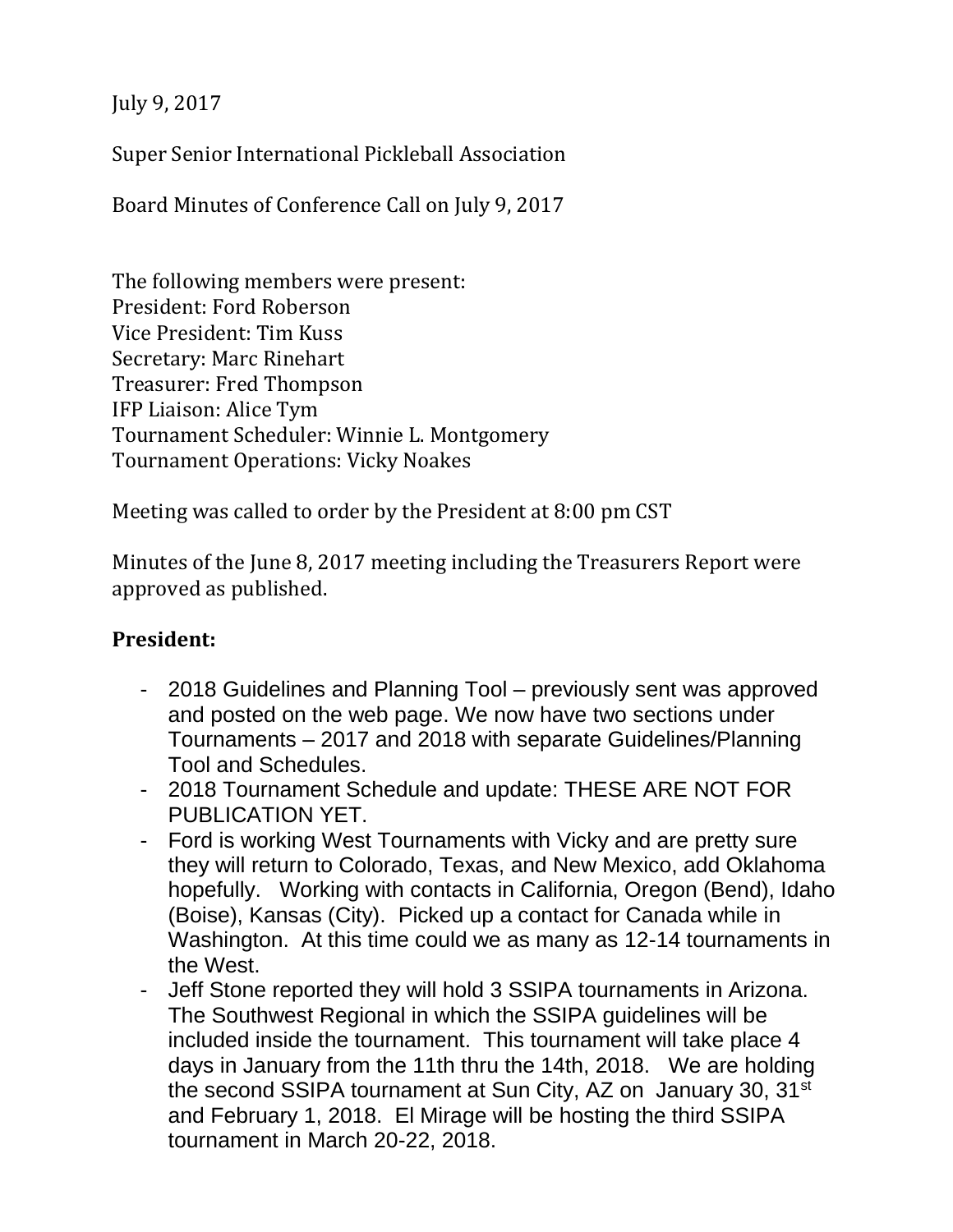- In the East, Winnie has contacted: Possible SSIPA Circuit Tournaments or embedded, Destin, FL; DE, PA, or Wash DC area; Kalamazoo, MI. Possible embedded in USAPA Regional's: Mid-South, Atlantic South, Atlantic and Great Lakes We had a potential Nashville, TN, but after the potential TD, who was planning to play the Mexico Tournament and had purchased his plane ticket f or the January date, heard about the Mexico/South West Regional conflict, he changed his mind about running a SSIPA tourney.

- Reference the Mexico tournament, Melius and Forrester have resolved the conflict and will run their tournament on:
- Feb 8 (TH) open for practice Feb 9 (FRI) men's dbls Feb 10 (SAT) mixed dbls Feb 11 (SUN) women's dbls Feb 12 (MON) Amigos Cup-a fun RR to finish the tourney
- Rodney Grubbs gave us a proposal for awards for Worlds for  $2<sup>nd</sup>$  and 3<sup>rd</sup> places – they looked good.
- USAPA Services Agreement Agreement has been signed and USAPA has already listed us as a Strategic Affiliate on the USAPA Web page. We will put their information on our SSIPA web page when they send us the USAPA approved wording (Ford will coordinate).
- **Super Senior International Pickleball Assn.** "Super Senior International Pickleball Association (SSIPA) was formed in 2016 to promote pickleball among the active senior population in the US and internationally. The SSIPA supports the Super Senior International Pickleball Tournament Circuit allowing players to compete with other players in their age group, 60-64, 65-69, 70-74, 75-79, and 80+.

**USAPA Connection:** In 2017, USAPA and SSIPA established a formal affiliation to collectively grow the sport. As part of this agreement, all SSIPA tournaments are USAPA-sanctioned and likewise, USAPA will encourage 60+ age groups at all USAPA Regional Tournaments by offering 60+ friendly events where possible. For more information about the SSIPA, [click here.](http://www.ssipa-pb.org/)"

- World Listing and Progress – Updated info discussed. Brochure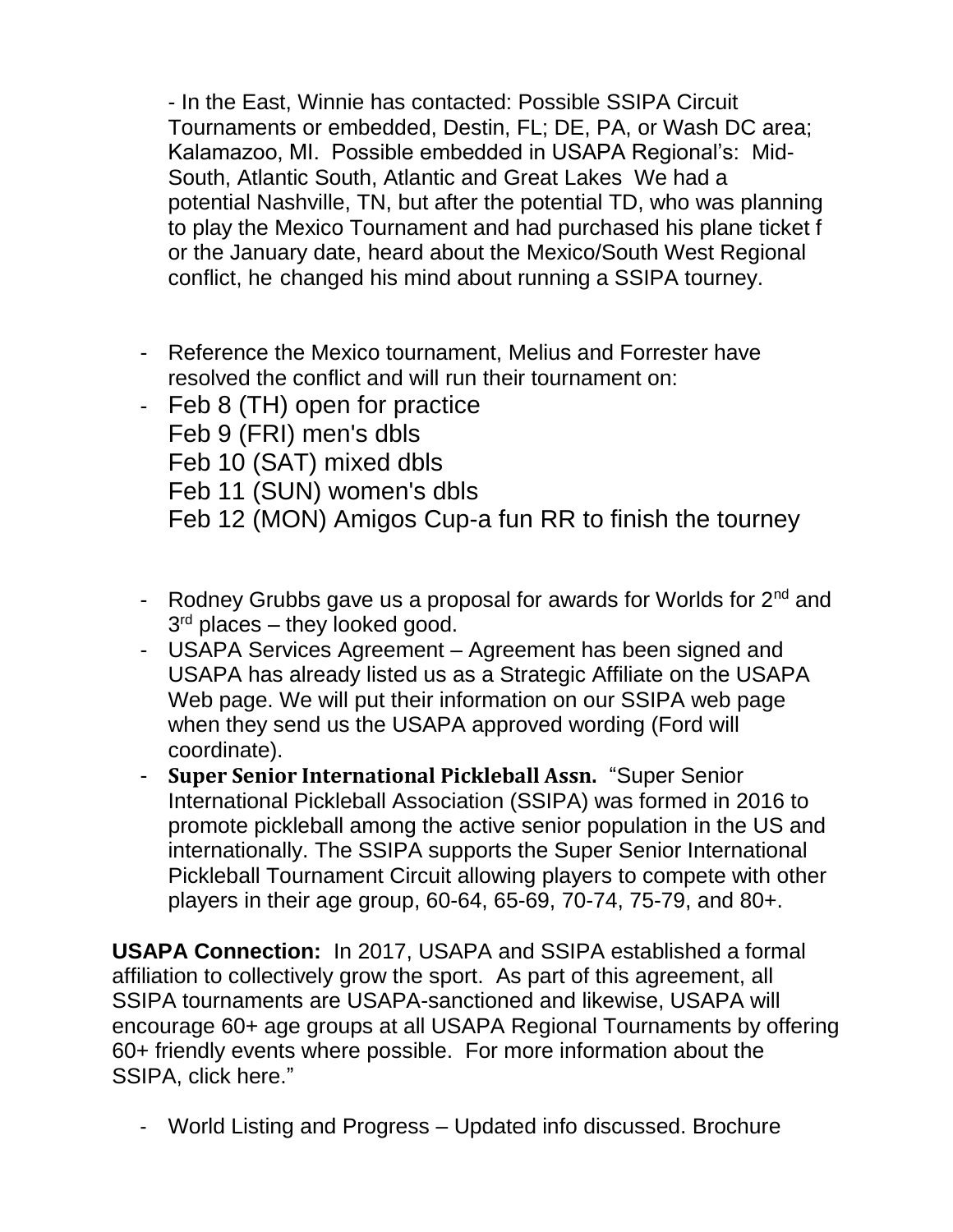printing / distribution. Status of 1000 card/brochures in the mail today and Ford will get these out for distribution. Brochures will be brought to Denver for distribution. Discussion about the logo on the World info page and those have been updated.

- Website ordering, via Pickleball Rocks (waiting on Rodney's proposal)
- Lewis and Clark, Denver, Ruidosa, Spain updates provided
- We discussed previously bringing on another person to help with membership and other duties. Mark Kellam has agreed to take this on and his job description will be:
- Maintain the SSIPA Membership Roster provided by [epicformbuilder.com](http://epicformbuilder.com/) on excel spreadsheet and provide updates to SSIPA Board members and Tournament Directors of SSIPA Annual and above members.
- Devise and track memberships and advise members of their renewal date.
- Work with the SSIPA web master on devising a renewal form for membership renewals.
- Maintain the SSIPA membership roster on [Mailchimp.com](http://mailchimp.com/) and send out correspondence to members as needed and coordinated with SSIPA Board members.
- Monitor the SSIPA Group Facebook page (Closed group by invitation and approval) and post SSIPA items as necessary.
- Evaluate having a password protected section on the web to put the membership roster - maybe that can all be done with [epicformbuilder.com](http://epicformbuilder.com/)
- All Board members are encouraged to post items on the Group Facebook page.

**Vice President:** Tim discussed the Denver Pickleball Classic – 160 registered players. Appreciative of all the work from Vicky, Ford and the Denton Club for providing all the supplies for running the tournament.

**Secretary:** We now have 398 annual or higher members and over 815 individuals following us on the Facebook group.

## **Treasurer:**

- See Financial Report below.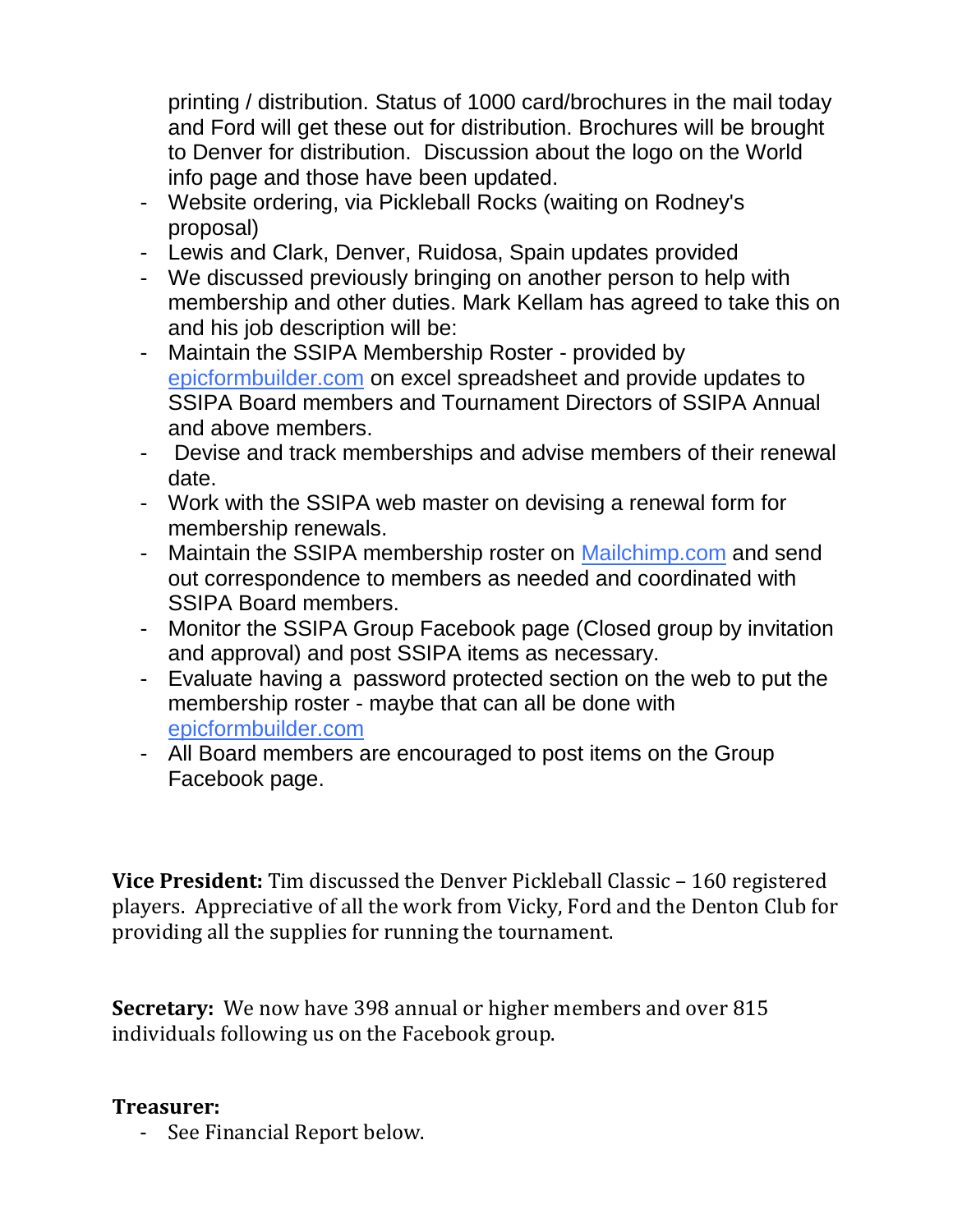- See Financials that we have posted on the Web page

**IFC Report:** Alice reported on Mexico, England, Amsterdam. Spain is coming along with over 250 registrants from 20 countries – many needing partners.

IFP is looking for individual to head committees to run their operation. Alice I made a motion that we not schedule two SSIPA tournaments on the same date. Winnie says she seconded it but no one could hear and the motion was never voted on.

**Tournament Scheduler:** Winnie – see the East report above under the Presidents discussion.

**Tournament Operations:** Vicky reported on the sample for the business cards. Motion was made and approved to order 2000 SSIPA business cards to be used by Board members. (Cards have arrived and will be distributed during the Denver tournament.)

# **Old Business:**

- Vicky suggested we all stay at the same hotel in GA for Worlds. Alice researched and suggested the Quality Inn, 2014 N. Expressway, Griffin, GA. Room rate is \$65.00 a night plus tax. Reference "Pickleball" for the this discounted rate. 770-229-6001 Would suggest you make reservations early and can cancel up until 4:00 pm the day of check-in.

# **The next meeting will be scheduled at a later date by the President.**

Meeting was adjourned at 10:40 pm CST.

Respectfully Submitted

Marc Rinehart, Secretary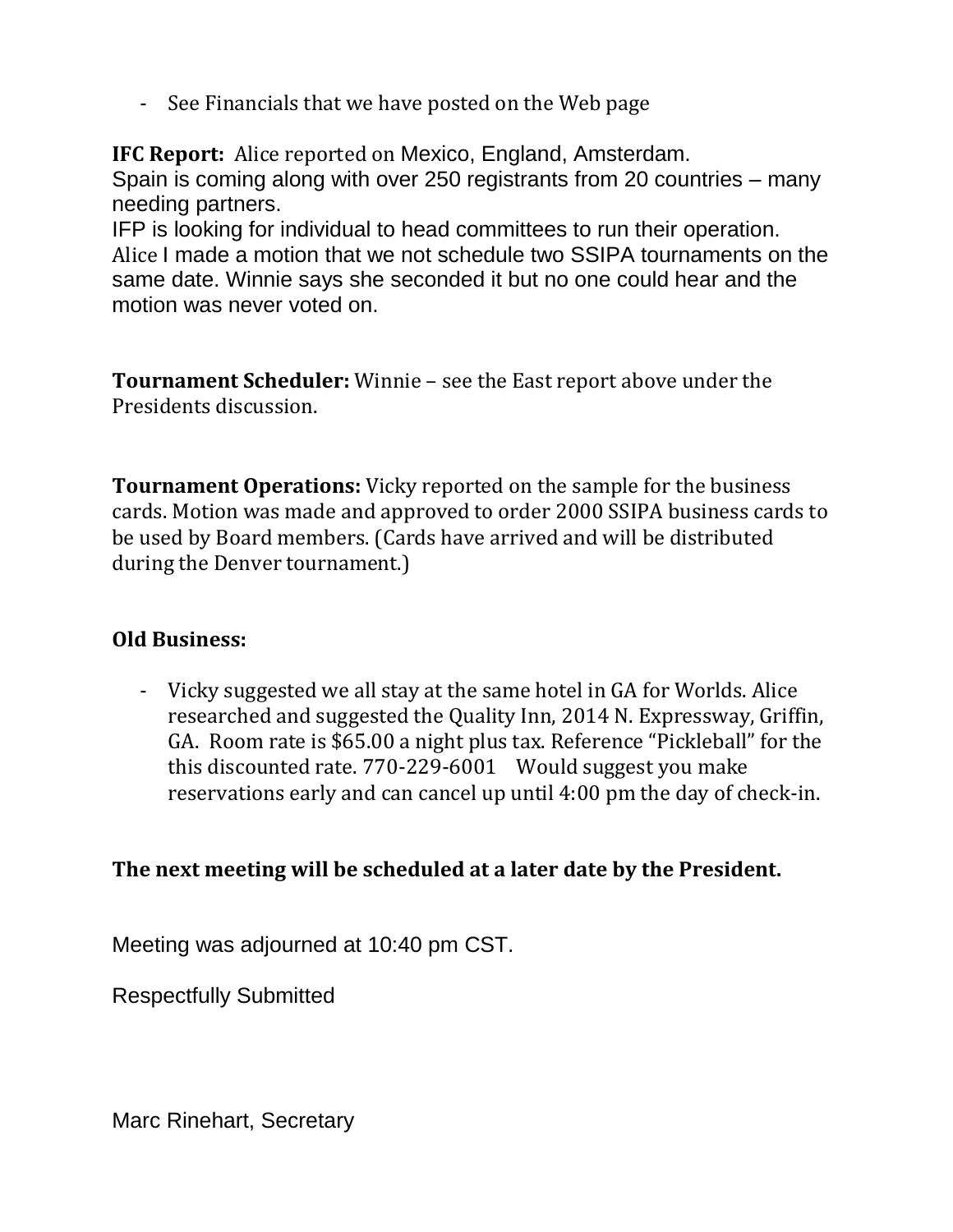# **SSIPA TREASURER'S REPORT JULY 7, 2017**

| <b>AVAILABLE FUNDS LAST REPORT 6-8-17</b> |            | \$25604.82 |
|-------------------------------------------|------------|------------|
| EXPENDITURES SINCE LAST REPORT            |            |            |
| <b>ASSURED PARTNERS OF OHIO</b>           |            | \$1956.00  |
| LIABILITY INSURANCE                       |            |            |
| <b>MARC RINEHART</b>                      |            | \$11.65    |
| SHIP PINS TO CORONADO                     |            |            |
| <b>FORD ROBERSON</b>                      |            | \$17.28    |
| SHIP BANNERS TO WA.                       |            |            |
| <b>INCOME SINCE LAST REPORT</b>           |            |            |
| PAYPAL MEMBERSHIPS                        |            |            |
| <b>BANK TRANSFERS</b>                     | \$2800.00* |            |
| TOURNAMENT PAYMENT                        | \$355.00   |            |
| WASHOUGAL-CHECK                           |            |            |
|                                           |            |            |

AVAILABLE FUNDS AS OF 7-7-17<br>PAYPAL ACCOUNT BALANCE 7-7-17 \$44.56 PAYPAL ACCOUNT BALANCE 7-7-17 \*REGISTRATION FEES FOR SSIPA WORLDS INCLUDED

**FRED THOMPSON SSIPA TREASURER**

# **Financials posted on the Web page below.**

#### **SSIPA FINANCIAL STATEMENT AS OF 7/8/2017**

| <b>REVENUE</b>                    |     |           |
|-----------------------------------|-----|-----------|
| MEMBERSHIP                        |     |           |
| <b>FOUNDER</b>                    | 100 |           |
| <b>LIFETIME</b>                   |     |           |
| 5-YEAR                            |     |           |
| 3-YEAR                            |     |           |
| ANNUAL                            |     |           |
| <b>TOURNAMENT FEES</b>            |     | \$3502.08 |
| SSIPA WORLD CHAMPIONSHIP REG FEES |     | 2140.00   |